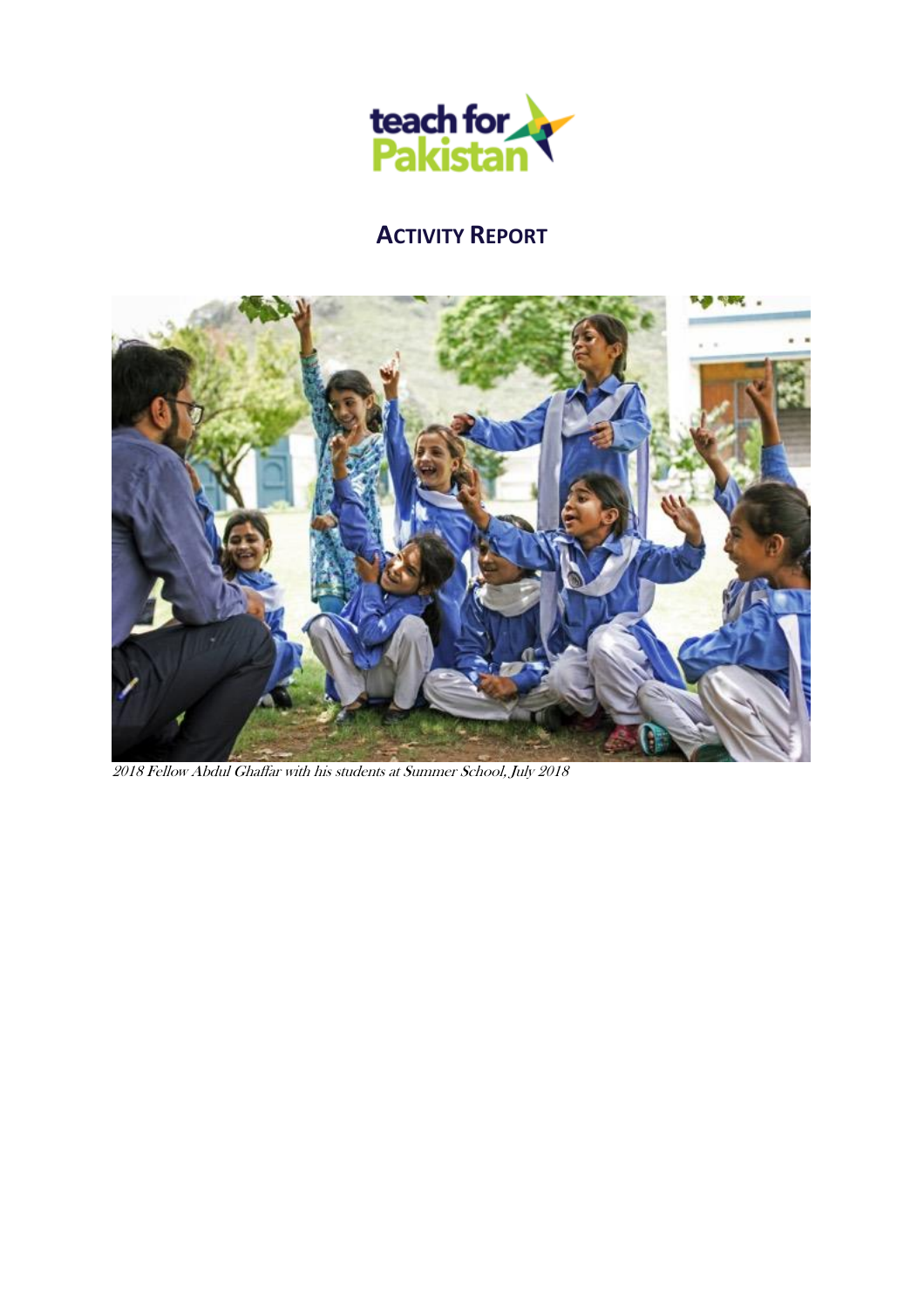## Introduction

Teach For Pakistan, legally registered as One To Many, has completed its first full year of operations as a Section 42 non-profit company.

We are proud to share with you here the major milestones we have achieved so far.

## Major Milestones

## **I. Program**

### **Fellow Recruitment, selection and matriculation campaign (RSM)**

TFP inducted 18 Fellows in its 2017-18 Fellowship recruitment cycle, the inaugural campaign in Islamabad. Over a period of nearly two months from January 20 – March 15, we received a total of 532 applications to the Fellowship. Applicants went through a rigorous, two-month selection process including application review, phone interviews, a full-day assessment and a final review by a panel of selectors. The selection process was redesigned in light of our learnings from the past four cycles about what predicts success in the Fellowship and beyond. Assessment competencies include academic achievement, potential to mobilize people and lead change, flexibility and responsiveness to feedback, respect and cultural sensitivity, and mission-alignment. 39 candidates received an offer, a **7.3% acceptance rate**, out of which18 accepted and were inducted into the Fellowship.





**A Glimpse into Assessment Center: Group Discussion (top left), Sample Teaching Exercise (top right) and students' welcome to candidates (below)**



Our 2018 cohort comprises exceptional graduates from the nation's top universities, including the Lahore University of Management Sciences, National University of Science and Technology, Ghulam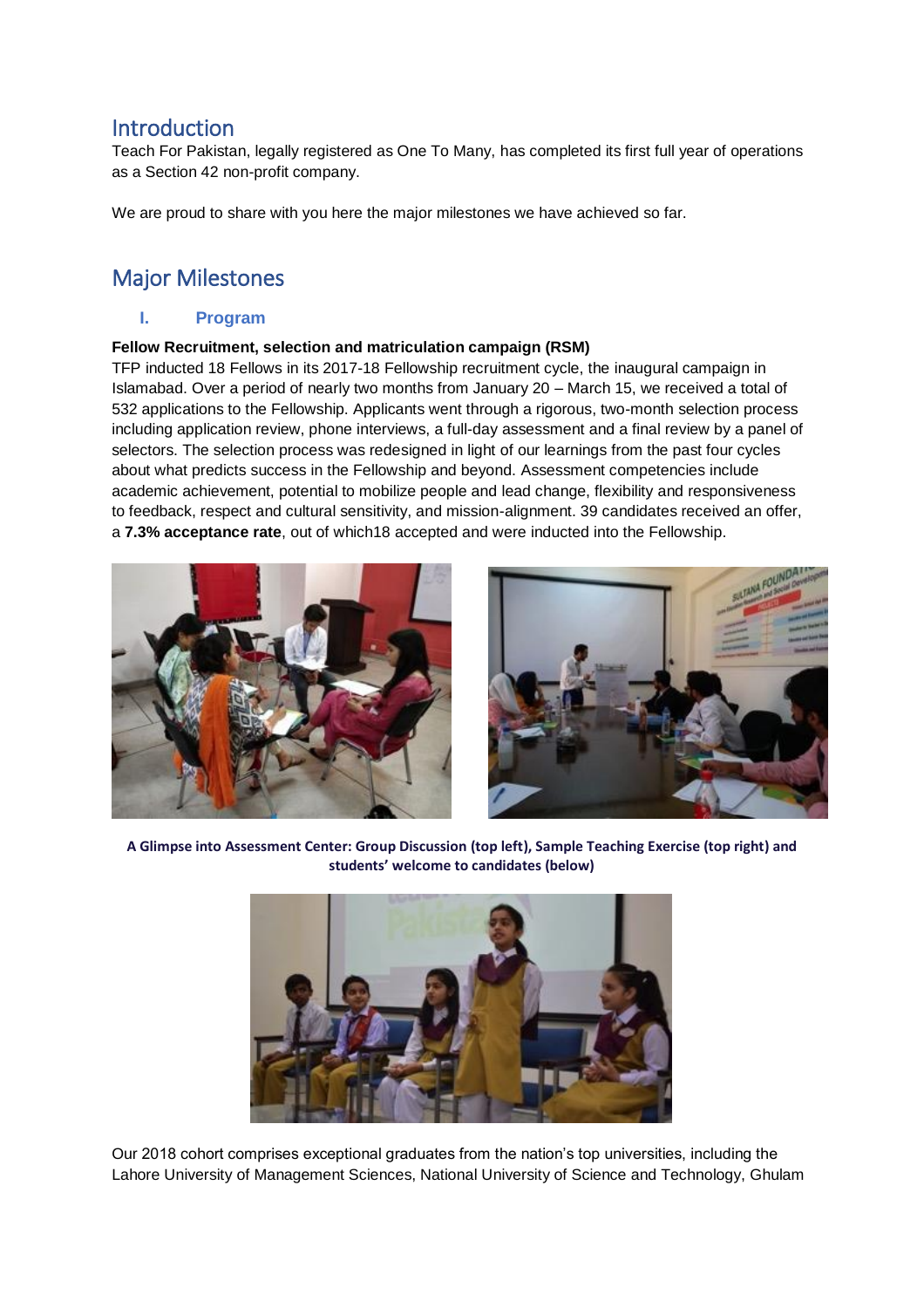Ishaq Khan Institute of Science and Technology and Quaid-e-Azam University. This is TFP's most geographically and socio-economically diverse cohort to date, with Fellows from cities and small towns across the country.



**The 2018 Fellowship cohort**

#### **Summer Training Institute**

The new cohort underwent an intensive, pre-placement Training Institute from July 1- August 10 2018. Institute was focused on building foundational knowledge, skills and mindsets in key components of teaching and leadership.

Institute comprised various learning experiences, including lectures, workshops, discussion groups, readings, and reflection exercises.



Fellows working with their Coach on lesson plans Fellow Noor meeting parents on Result Day

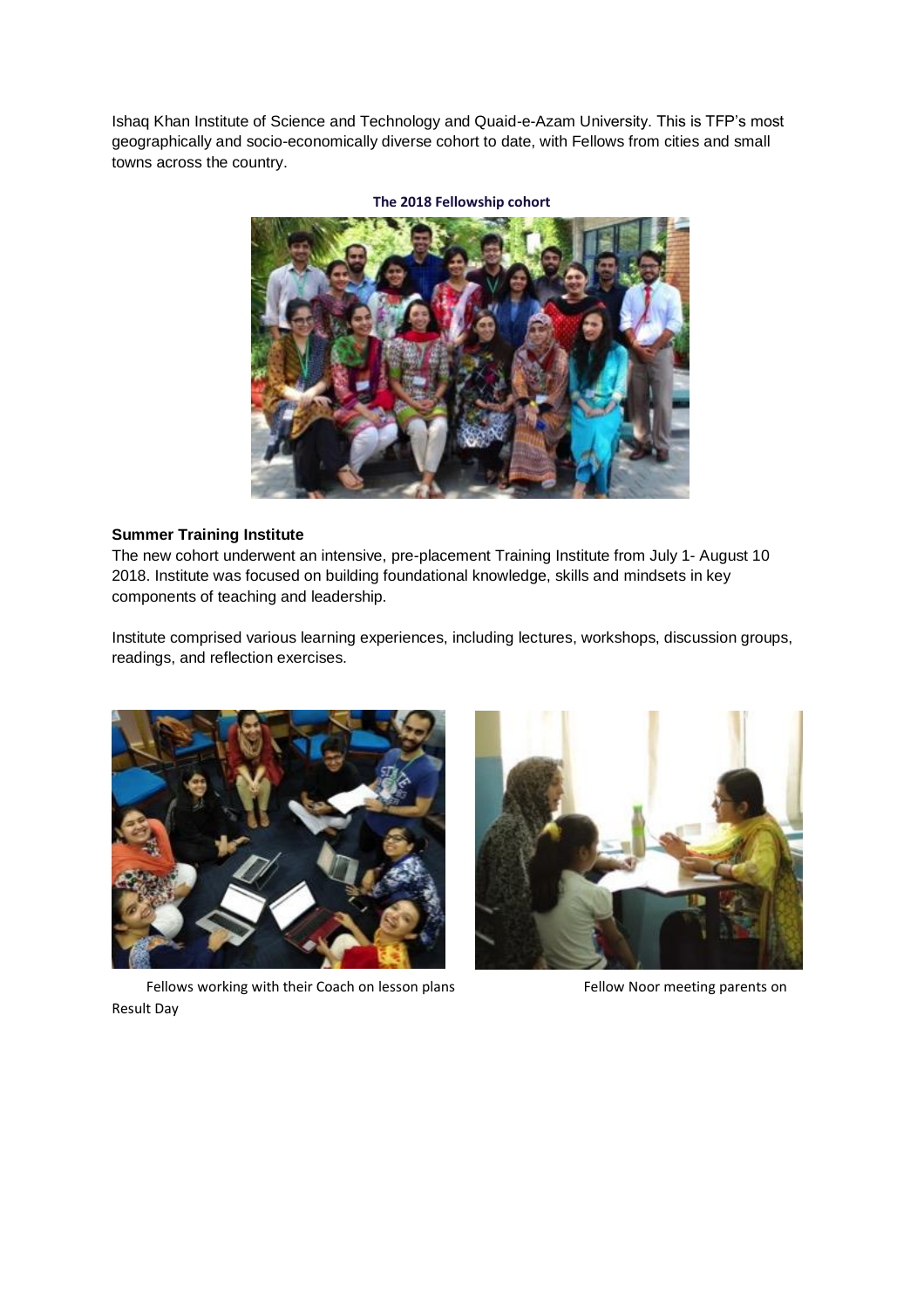



 Exploring educational disadvantage with teachers & parents Learning about children's emotional health

#### at a public school in Murree

As part of the training, Fellows taught for three weeks at summer school hosted at two government and NGO schools in Saidpur Village, Islamabad. In a mere 15 days of beginner teaching Fellows made remarkable growth with their students, as evidenced by the data gathered by Teach For Pakistan through standardized diagnostic and summative tests. As the graph below shows, on average, students' academic mastery grew by **32% in Social Studies**, **15% in Science**, **11% in Mathematics** and **8% in English**. The growth patterns are captured in the graphic below.



### Fig. 1: Average Academic Growth in Student Achievement over 3 weeks of summer school

## **II. Partnerships**

**In-kind Support: Sultana Foundation School, Beaconhouse, Froebels International School** TFP has developed key relationships with the Sultana Foundation and Beaconhouse who provided us the space and logistical support to run 8 Assessment Days in two cities. Beaconhouse also supported Fellows development through their expert trainers who provided feedback on Fellows' teaching practice during the pre-placement Training Institute and ran sessions on classroom management and assessments.

Finally, **Froebels International School,** Islamabad invited TFP to use their school site to run the entire six week Training Institute in July and August 2018.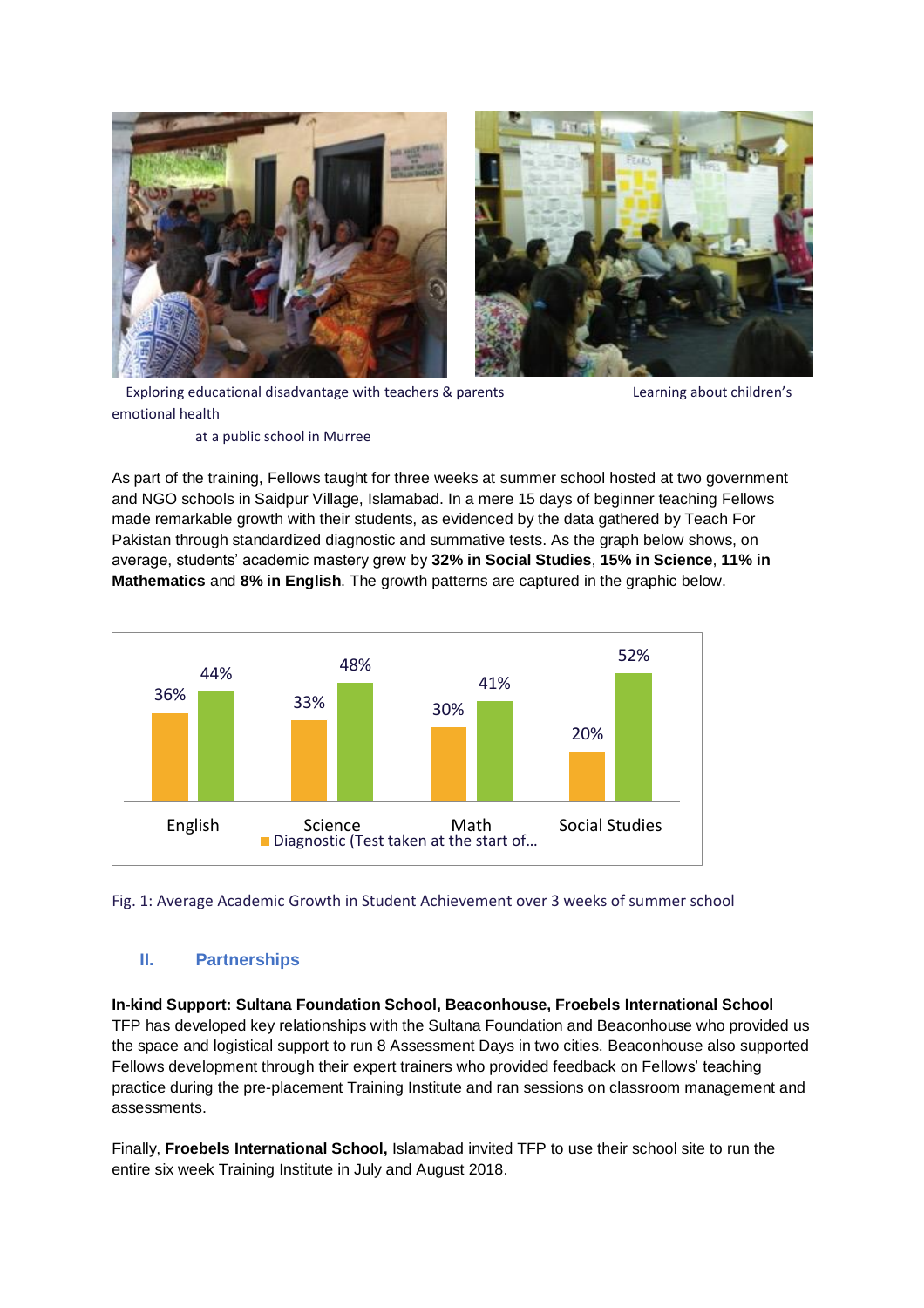Sultana Foundation and Froebel's have pledged continued support for our efforts in 2018-19

#### **Pro-bono Services**

**Jillani and Co**., one of the top corporate firms in the country is providing us pro-bono legal services, enabling us to navigate increasingly complex regulatory and compliance requirements on non-profits. **Blitz Advertising** (Pvt) Ltd, a network affiliate of Publicis Worldwide, provided pro-bono services to conceptualize and design the 2017-18 Recruitment Campaign and accompanying materials, including posters, booklets, brochures, and social media ads.

Both the organisations will continue to support TFP in 2018-19

#### **Placement**

We have negotiated a partnership with the **Federal Directorate of Education** (FDE) to facilitate Fellows' placement as full-time teachers in high-need public schools. TFP is one of the handful of non-profit organizations that FDE is currently partnering with to improve the state of education in the nation's capital. TFP is also partnering with the non-profit school, **Bardasht,** which is paying for the salaries of two Fellows who have been placed to teach at that site. The full list of placement schools can be found in Annex 1.